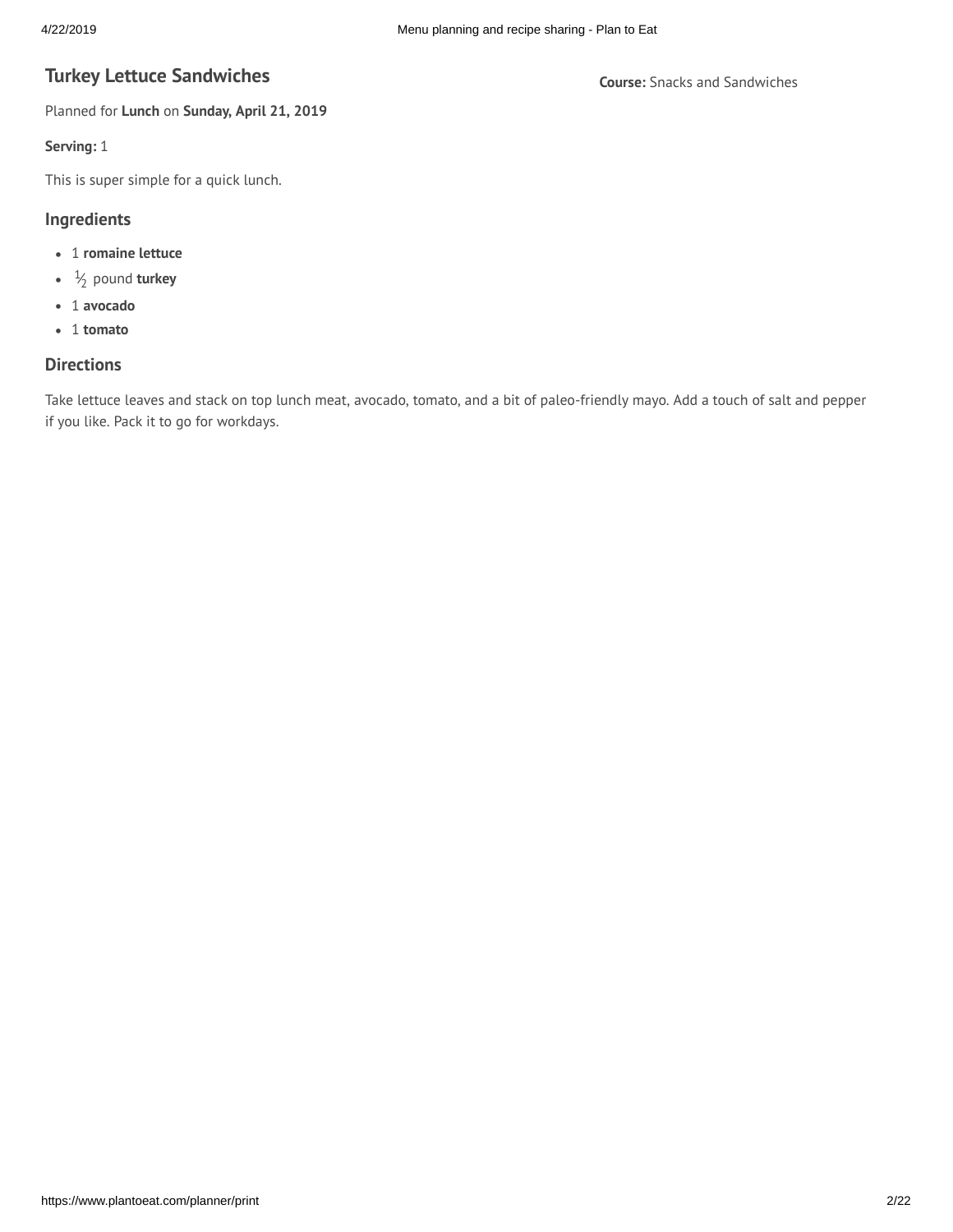# **G Course:** Main Course **rilled Fish and Veggies**

Planned for **Supper** on **Sunday, April 21, 2019**

## **Serving:** 1

Some fish doesn't grill easy. On the grill, using aluminum foil as a sort of pan for the fish works great. Keep the skin on the bottom of the fish. Lightly rub bottom with coconut oil. Baking in the oven is a good alternative. Baking fish usually takes about 15-20 minutes at between 350-400 degrees. Check often making sure you don't overcook. Veggies on the grill are also sometimes tricky.

## **Ingredients**

- 1 **llet white sh**
- 1 tablespoon **coconut oil**
- 1 **lemon**
- 2 **Green onion**
- 1 tablespoon **dill**
- 1 tablespoon **parsley**

#### **Directions**

Chop veggies in large pieces.

Toss in olive oil.

Cook for 5 minutes on medium heat, then flip. Use a foil tray if needed.

Add fish to warm grill. Cook until the fish flakes when touched with a fork.

Mix lemon juice, salt, pepper, and chopped onions and fresh herbs (dill, parsley).

Coat finished fish with lemon herb mixture.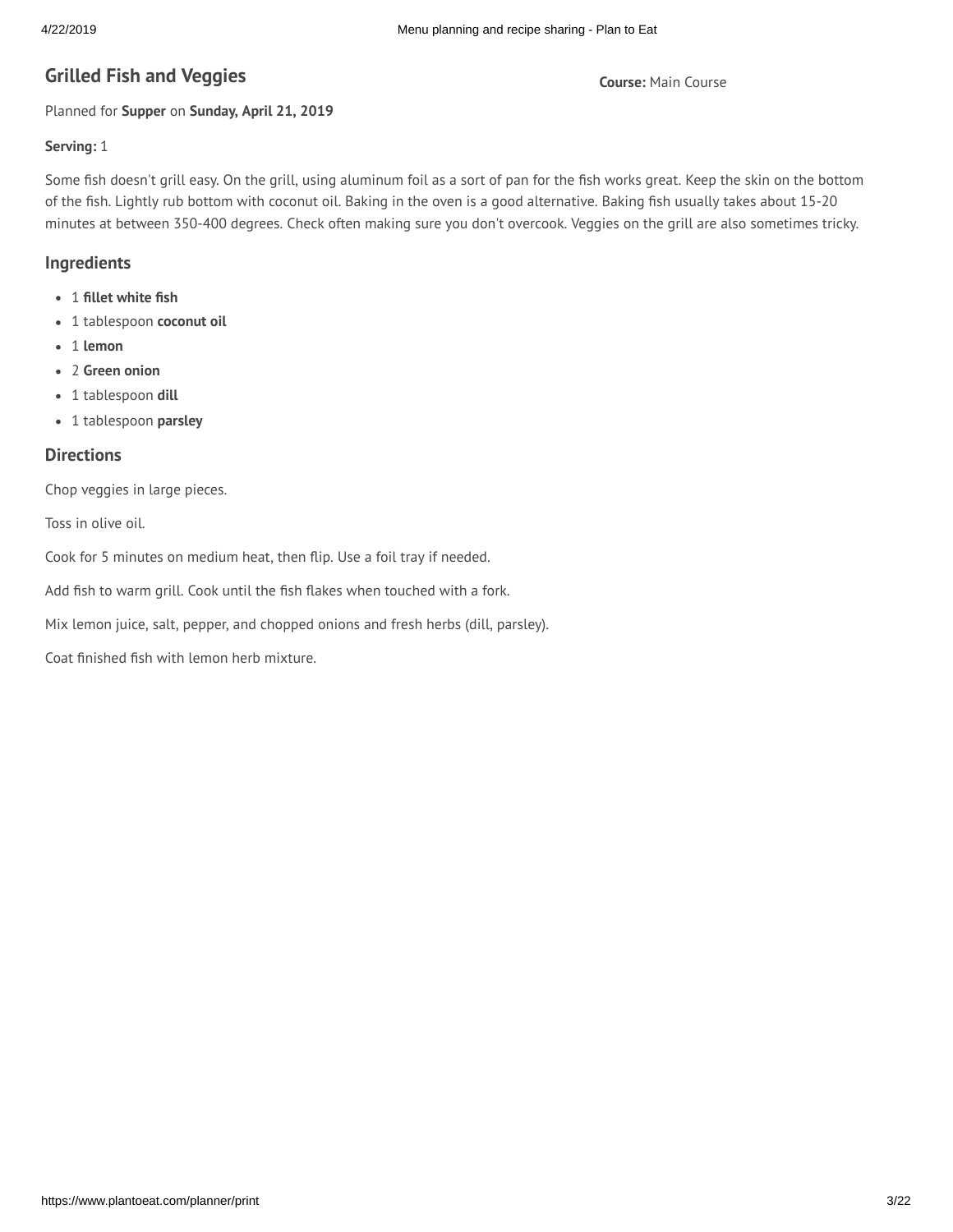# **Course:** Side Dishes **Sweet Potato Fries**

Planned for **Supper** on **Sunday, April 21, 2019**

**Serving:** 1

#### **Ingredients**

- 2 tablespoon **olive oil**
- 4 **Sweet potato**

## **Directions**

Heat the oven to 400 degrees.

Chop the sweet potatoes into 1/2˝ inch thick strips.

Toss them into oil and lay them flat on a sheet pan.

Bake for 15 minutes then flip and bake for 10 more minutes until the edges are browned.

Season with salt and pepper.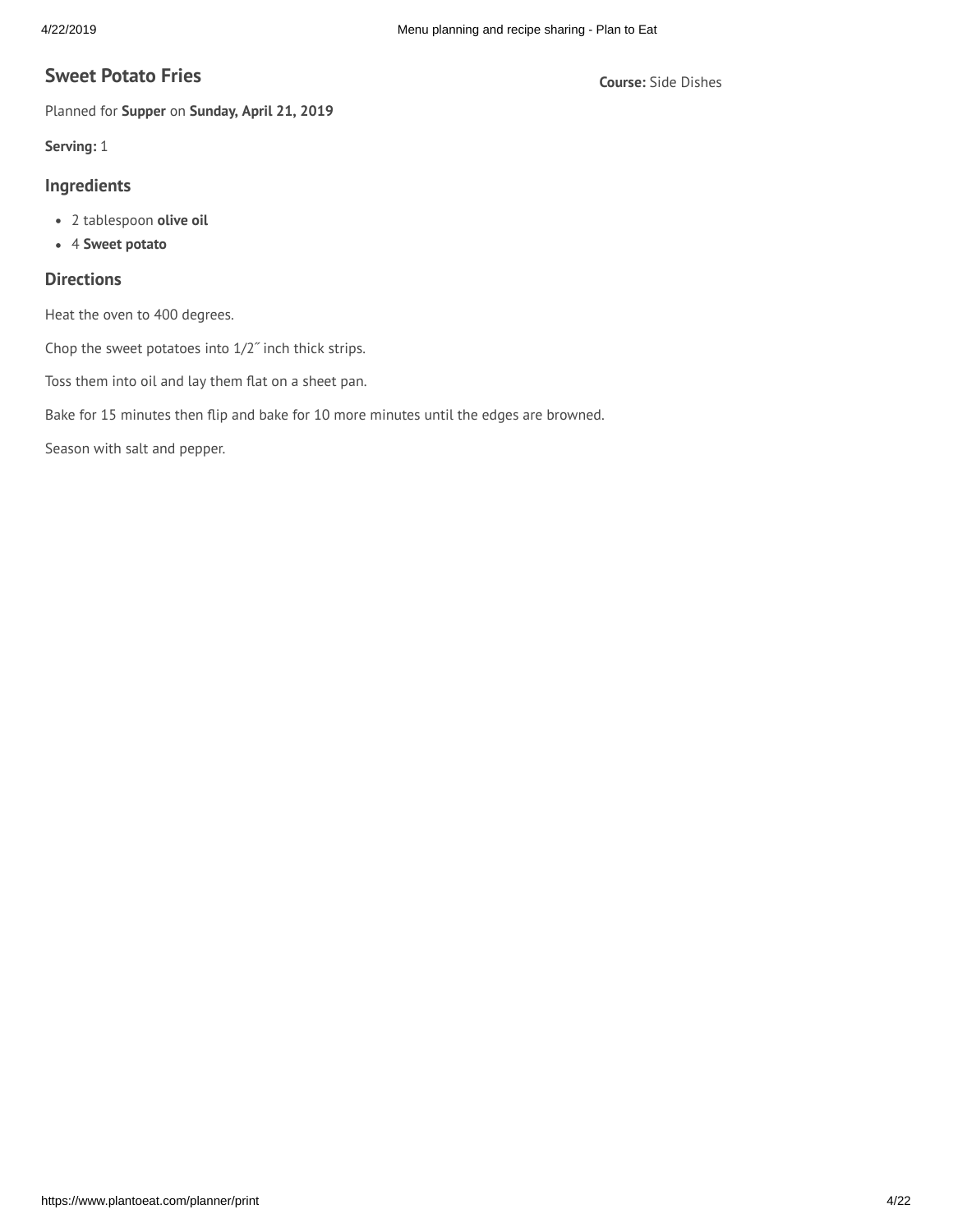# **Course:** Snacks and Sandwiches **Smoothie (Green)**

Planned for **Snacks** on **Sunday, April 21, 2019** Adapted from the recipe [Smoothie](https://www.plantoeat.com/recipes/19374885) (Yellow) by **WorrellWell**

## **Serving:** 1

This one might get tart, use honey or maple syrup to sweeten.

## **Ingredients**

- 1 cup **spinach** or kale
- 1 **avocado**
- 2 **kiwis**
- 1 cup **non-dairy milk**
- 1 **banana**
- 1 tablespoon **lime juice**

# **Directions**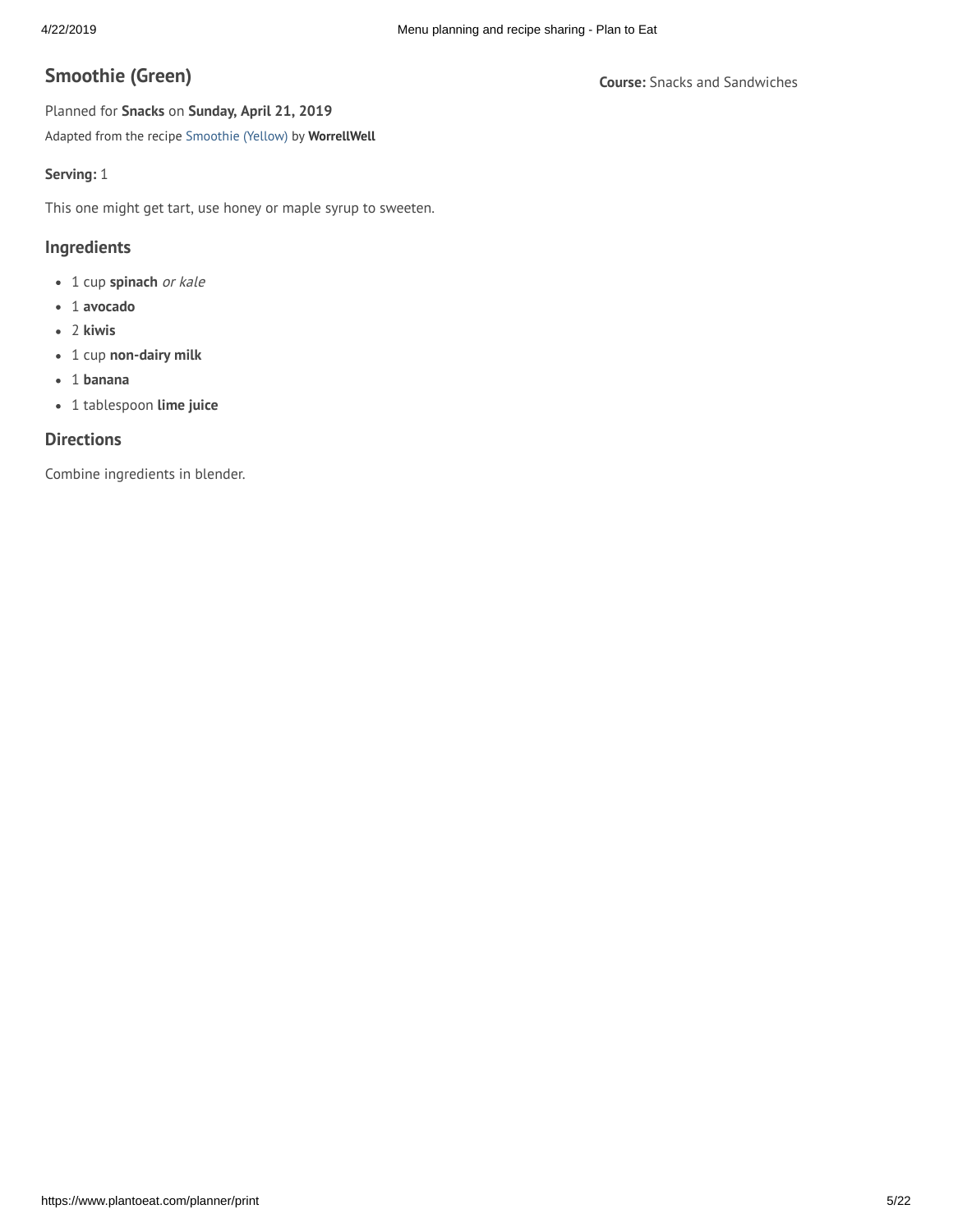# **Course:** Salad **Super Tuna Salad**

Planned for **Lunch** on **Monday, April 22, 2019**

**Serving:** 1

# **Ingredients**

- 1 can **wild caught tuna**
- 1 ⁄<sup>4</sup> cup **kalamata olives**
- 1 ⁄<sup>4</sup> cup **artichoke hearts**
- 1 ⁄<sup>4</sup> cup **cucumber** or pickles
- 1 tablespoon **parsley**
- 1 ⁄2 tablespoon **dill**
- 1 **Green onion**
- 2 tablespoon **veganese**
- 1 tablespoon **dijon mustard**
- 1 ⁄<sup>4</sup> cup **celery**

# **Directions**

Chop veggies.

Mix all ingredients together.

Serve on romaine lettuce or with plantain chips.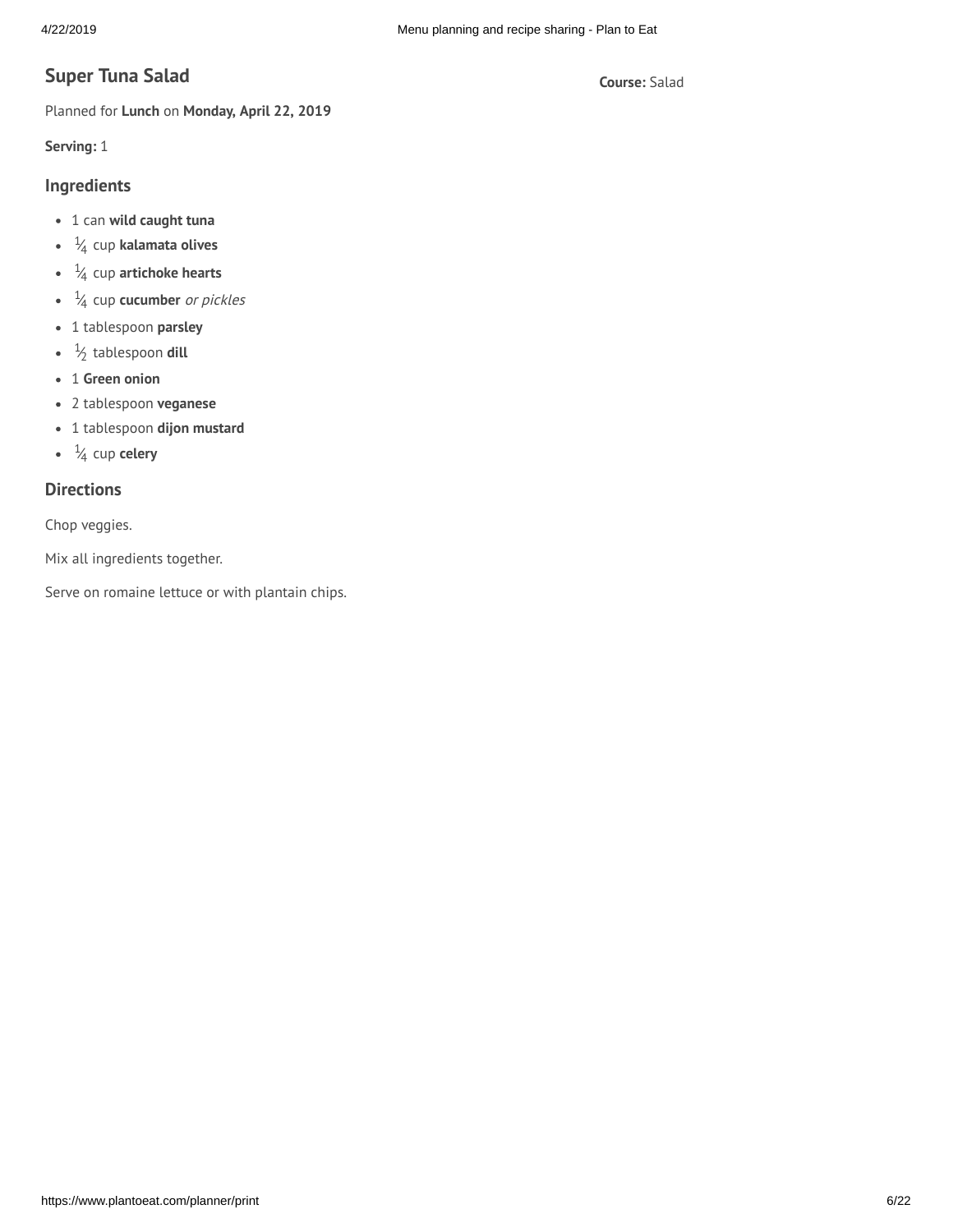# **Course:** Main Course **Stir Fry (Chicken)**

Planned for **Supper** on **Monday, April 22, 2019**

# **Serving:** 1

One of the easiest types of meals to prepare and a great way to clean out the produce drawer. Carrots, celery, onions, bok choy, broccoli all make great stir fry filler. You can also use frozen stir fry blends.

## **Ingredients**

- 1 pound **chicken thighs**
- 1 bag **frozen stir fry mix**

# **Directions**

Fry up thicker, heartier veggies first in oil and toss in some garlic powder and ginger.

Add to cauliflower rice (or try making green plantains into a rice).

Coat with some coconut aminos at the end and salt to taste.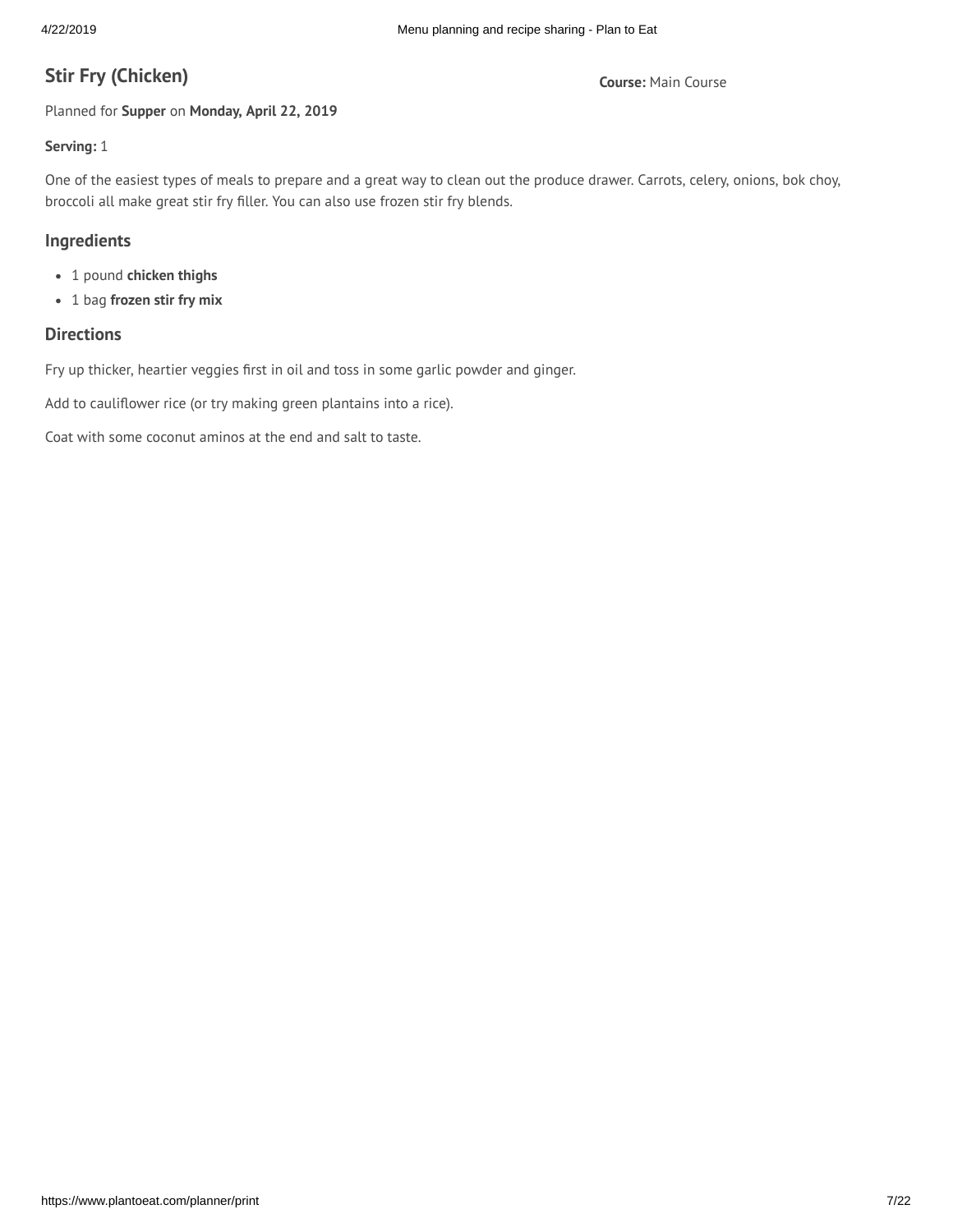# **Course:** Snacks and Sandwiches **Smoothie (Blue)**

Planned for **Snacks** on **Monday, April 22, 2019** Adapted from the recipe [Smoothie](https://www.plantoeat.com/recipes/19374892) (Green) by **WorrellWell**

#### **Serving:** 1

Add any of the following boosters: Spirulina Dulse, a seaweed you cannot taste in the smoothie (get those micronutrients in!) Probiotics Honey if the smoothie is too tart (go light) Nut or seed butter (try it with the blue smoothie!)

## **Ingredients**

- 1 cup **frozen wild blueberries**
- 1 **banana**
- 1 cup **non-dairy milk**

## **Directions**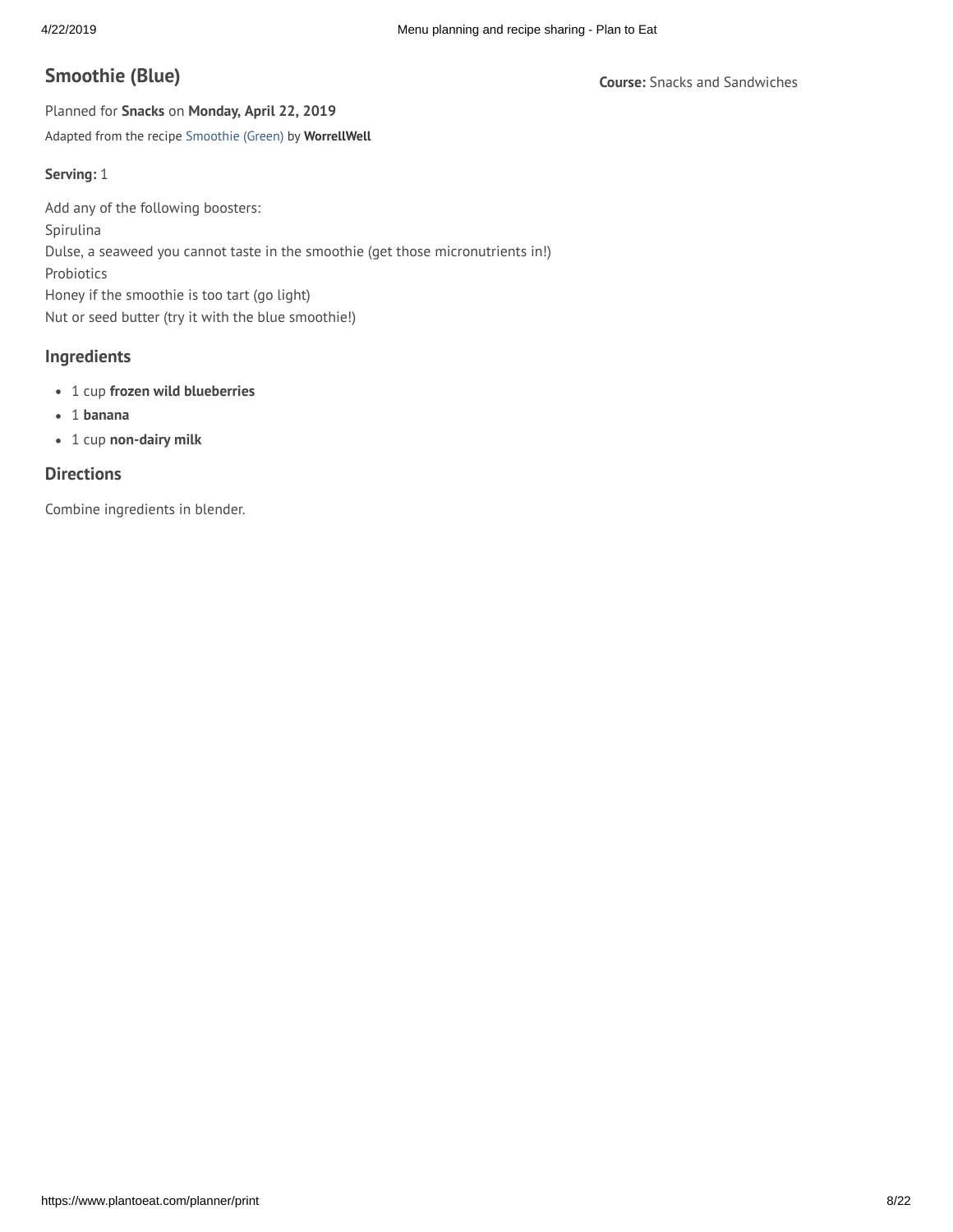# **G Course:** Main Course **arden Salad with Meat**

Planned for **Lunch** on **Tuesday, April 23, 2019**

## **Serving:** 1

This one pretty much speaks for itself. Load up on the veggies and greens and add a protein of your choice. Tuna or smoke salmon requires no prep work and you can buy pre-grilled frozen chicken. For dressing stick to oil and vinegar or use a combination of Dijon mustard and mayo. Add avocado and/or hard boiled eggs if you like!

# **Ingredients**

- 1 **salad mix**
- 1 ⁄<sup>4</sup> pound **lunchmeat**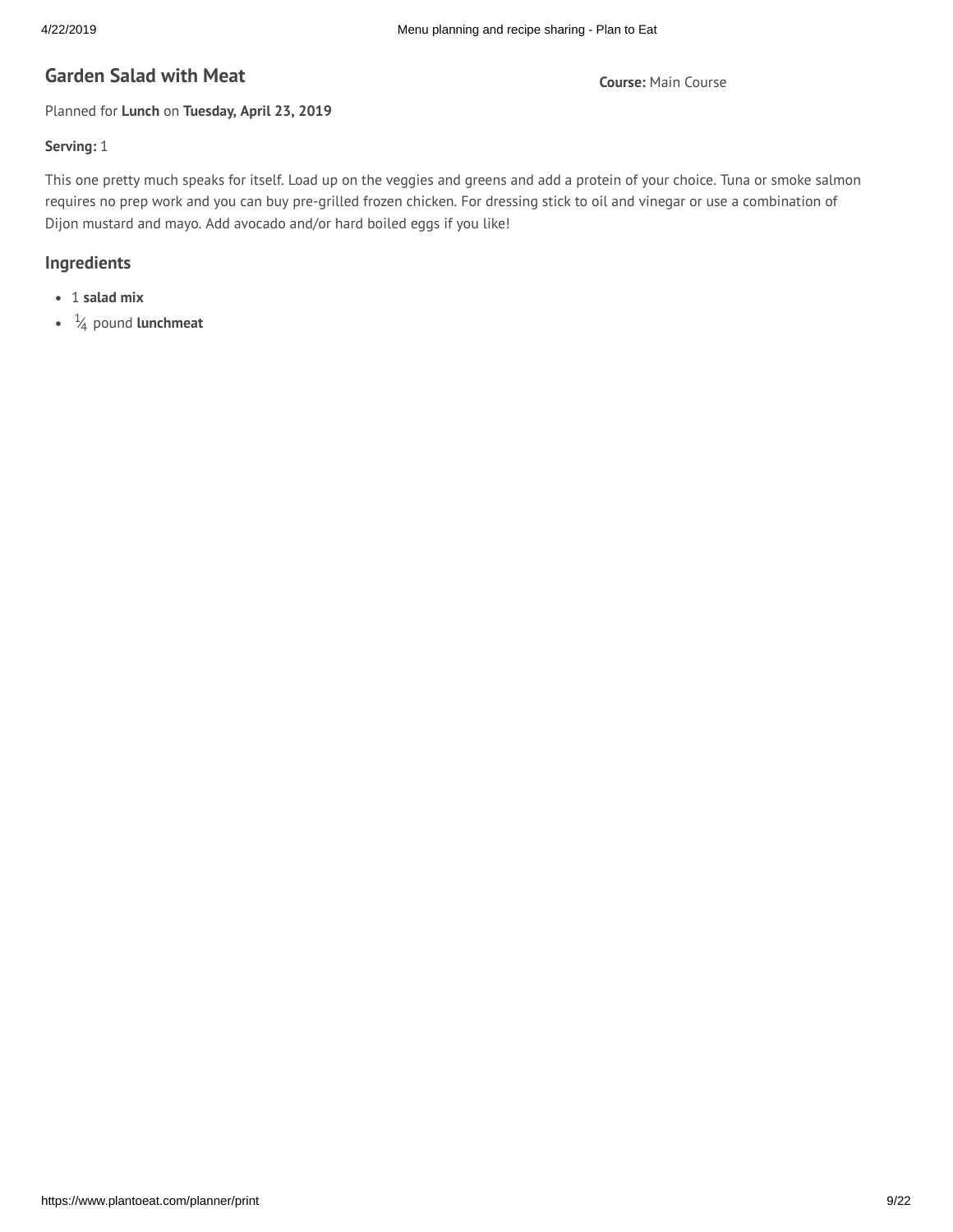# **Paleo Chili (Instant Pot Friendly) and** *Course:* **Soup <b>Course:** Soup

Planned for **Supper** on **Tuesday, April 23, 2019**

#### **Serving:** 1

This recipe is an adaptation of a favorite Paleo author of ours, Jennifer Robins. I had a friend tell me once that this chili could win a contest. Nate of Worrell Wellness is a big fan of chilis. Enjoy!

## **Ingredients**

- 2 pounds **ground beef** grass fed preferred
- 2 **Sweet potato**
- 1 **onion**
- 1 can **crushed tomatoes** (26 or 29.5 ounces)
- 2 tablespoon **chili powder**
- 1 teaspoon **cayenne pepper**
- 1 teaspoon **cumin**
- 1 tablespoon **garlic**
- 2 tablespoon **coconut aminos**
- 1 cup **Chicken bone broth**

# **Directions**

Stovetop - Saute everything but the crushed tomatoes (and bone broth, if adding) for about 10 minutes.

Add in the tomatoes and simmer with a covered lid on medium/medium-low heat until the sweet potatoes are cooked thoroughly.

Instant pot: Hit the saute option on your IP and add all ingredients except for the crushed tomatoes (and bone broth if adding) and seasonings then saute for 10 minutes.

After, add the remaining ingredients and press the pressure-cook-manual button and press + until you reach 30 minutes. When the timer beeps, push the pressure valve slightly to release the steam.

Salt to taste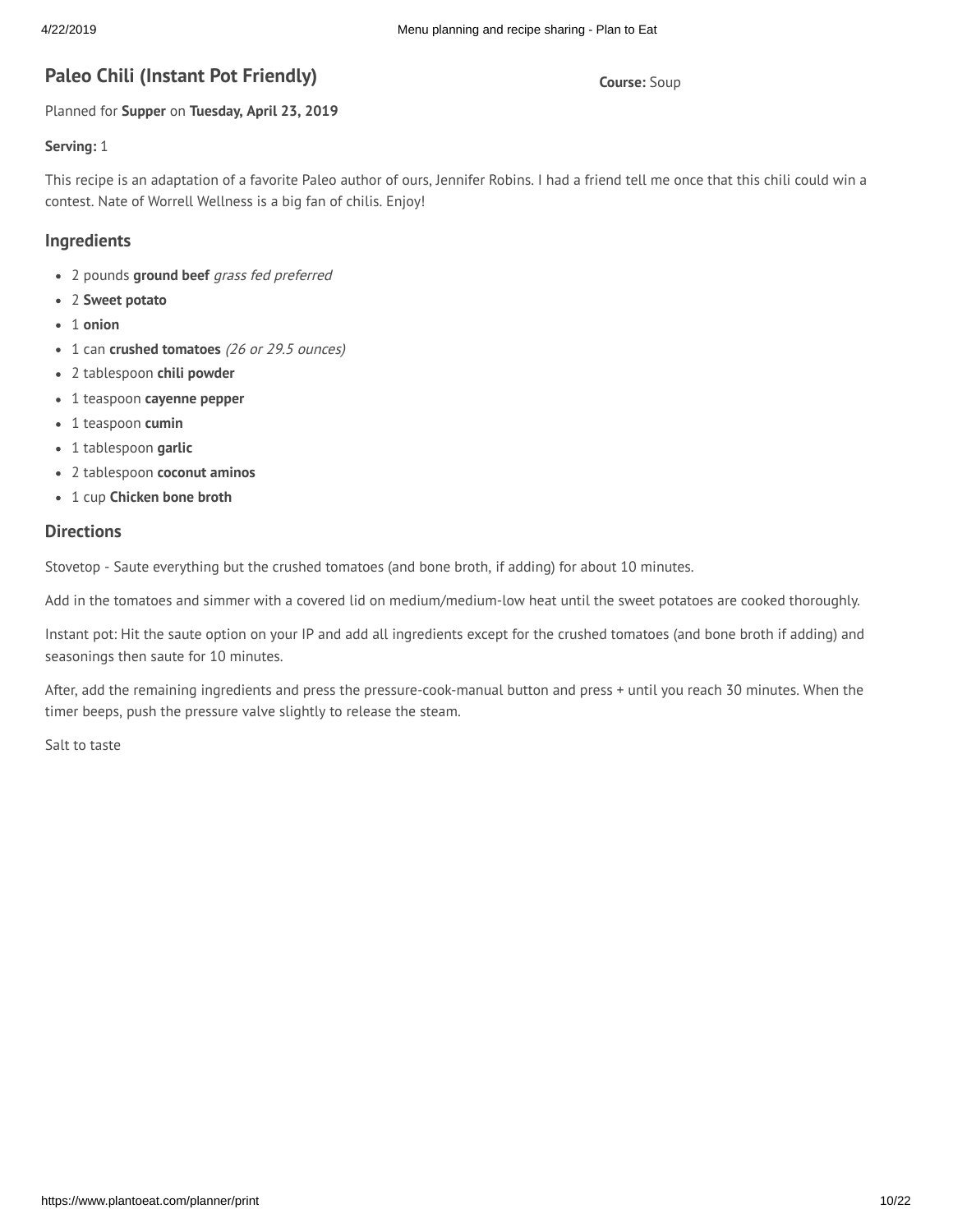# **Course:** Snacks and Sandwiches **Smoothie (Green)**

Planned for **Breakfast** on **Wednesday, April 24, 2019** Adapted from the recipe [Smoothie](https://www.plantoeat.com/recipes/19374885) (Yellow) by **WorrellWell**

## **Serving:** 1

This one might get tart, use honey or maple syrup to sweeten.

## **Ingredients**

- 1 cup **spinach** or kale
- 1 **avocado**
- 2 **kiwis**
- 1 cup **non-dairy milk**
- 1 **banana**
- 1 tablespoon **lime juice**

# **Directions**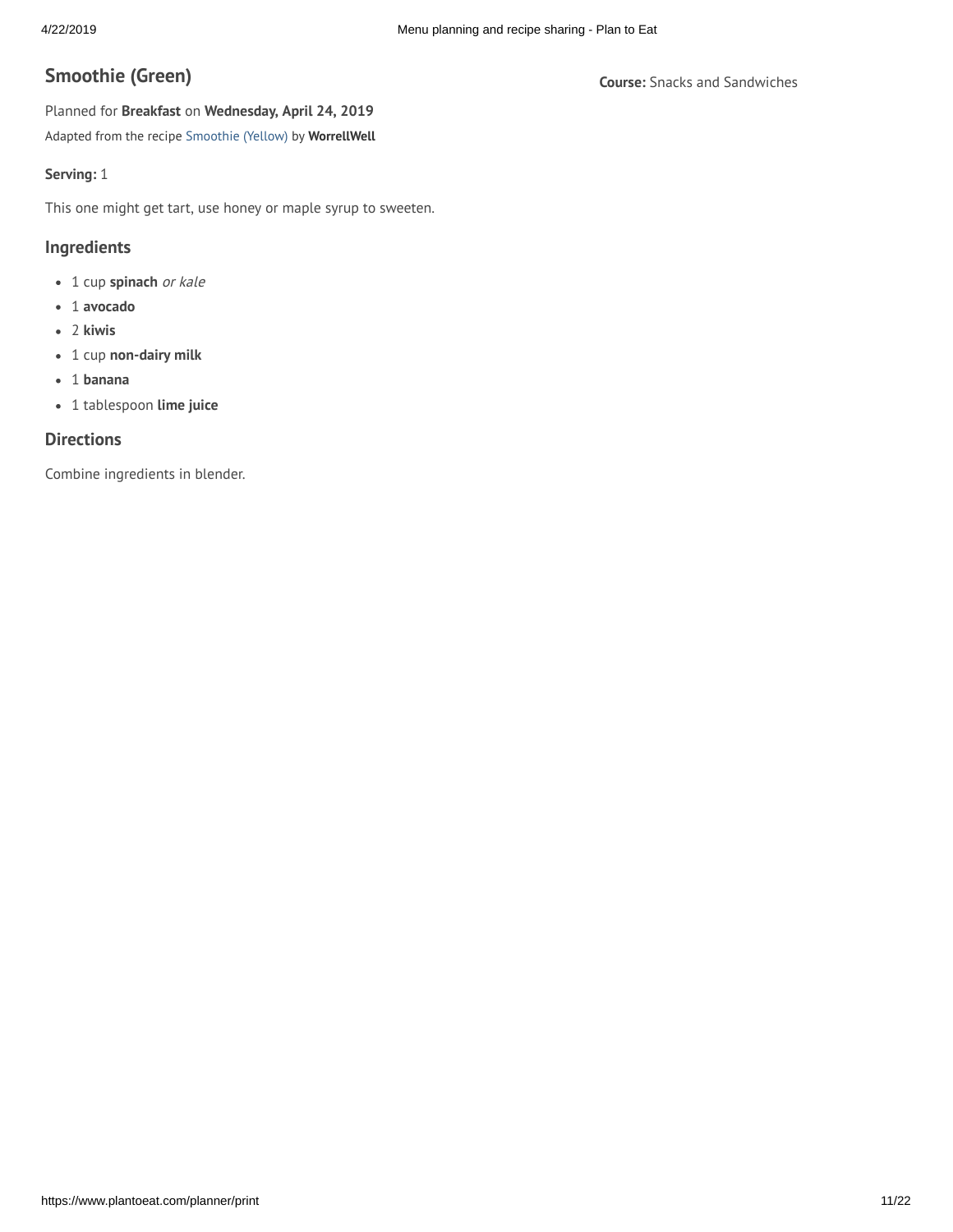# **Course:** Soup **Easy Chicken Soup**

Planned for **Lunch** on **Wednesday, April 24, 2019**

## **Serving:** 1

If you want to add noodles, we recommend brown rice noodles.

# **Ingredients**

- 6 cups **chicken bone broth**
- 2 c **Carrot**
- 2 c **celery**
- 1 **onion**
- 1 tablespoon **olive oil**
- 1 cup **chicken** cooked
- 1 **Bay leaf**

# **Directions**

Chop vegetables.

Saute veggies in soup pan until onions are transparent.

Add broth and chicken.

Bring to boil and then let simmer. Salt to taste.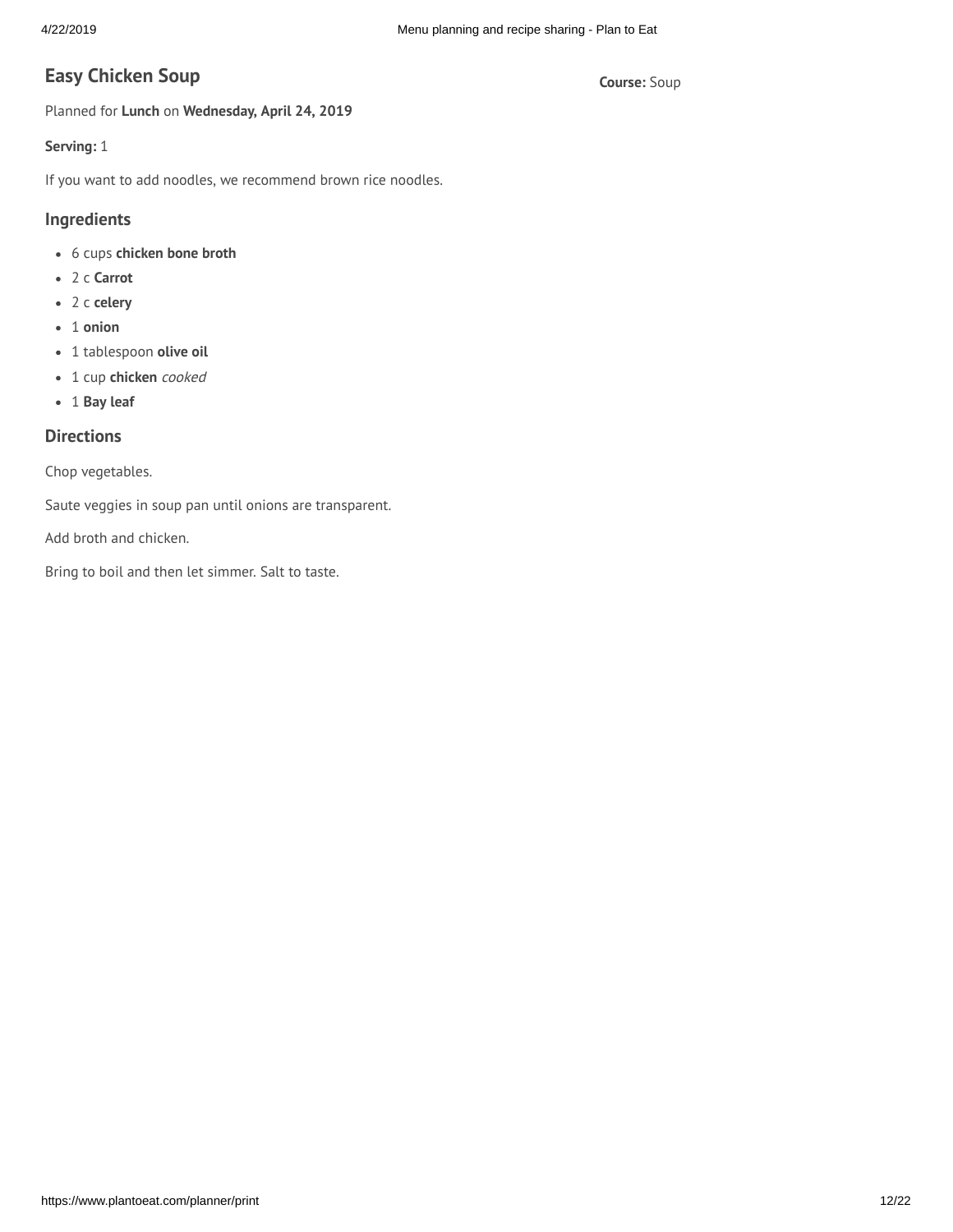# **Course:** Main Course **Squash with Ground Turkey**

Planned for **Supper** on **Wednesday, April 24, 2019**

**Serving:** 1

#### **Ingredients**

- 1 **spaghetti squash**
- 1 pound **ground turkey**
- 1 teaspoon **cinnamon**
- 1 tablespoon **olive oil**

# **Directions**

Preheat oven to 350 degrees.

Slice open the squash first (it can be hard to do). Cut in half lengthwise and scoop out seeds.

Place face down on oven tray and bake at 350 degrees for 30-45 minutes.

Brown ground turkey in olive oil.

Add 1/4 teaspoon cinnamon for a fun flavor kick.

Serve together and toss in olive oil and balsamic vinegar, or use an organic tomato sauce instead. Make sure the jarred spaghetti sauce uses olive oil and does not have sugar added.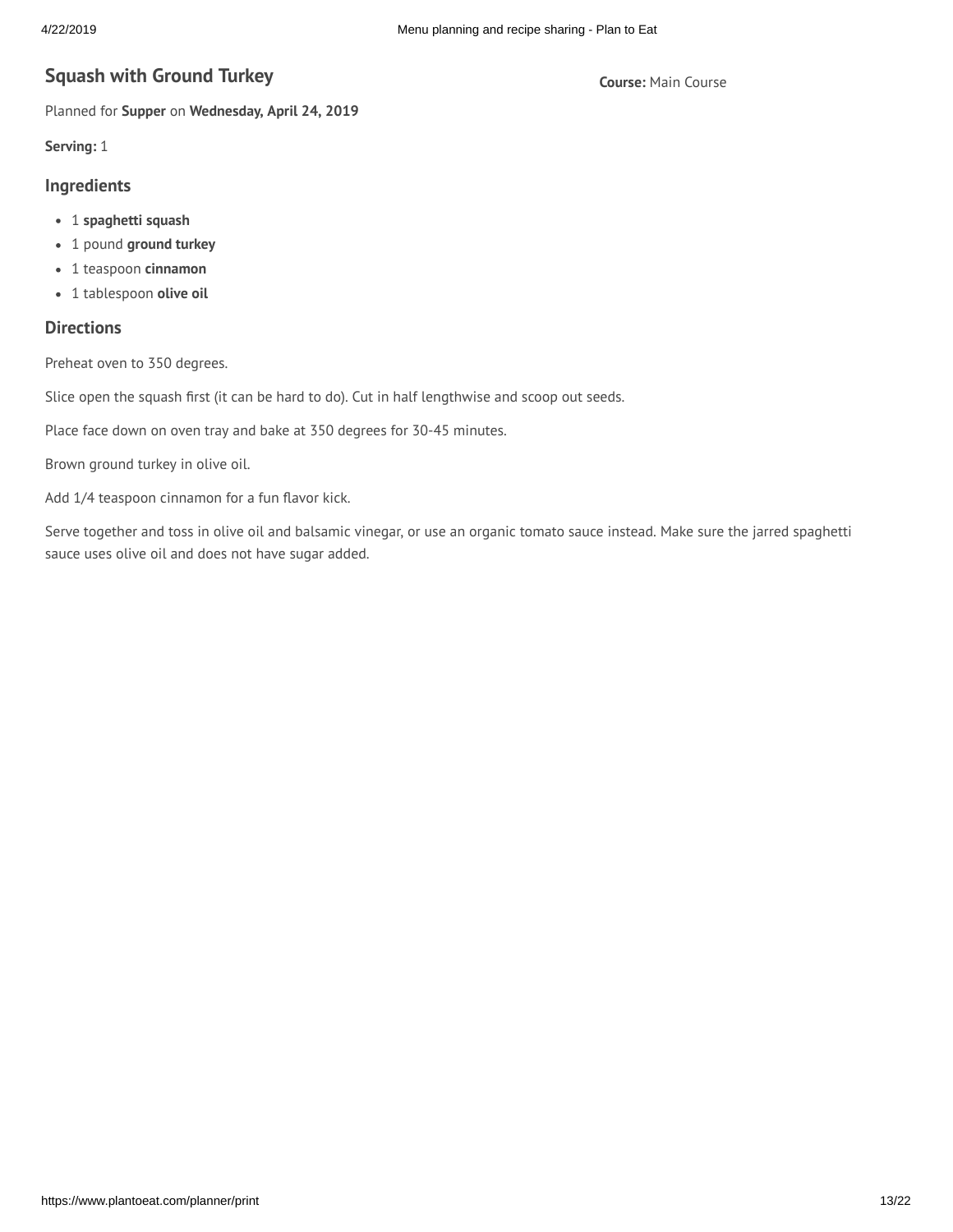# **Course:** Side Dishes **Sweet Potato Fries**

Planned for **Snacks** on **Wednesday, April 24, 2019**

**Serving:** 1

## **Ingredients**

- 2 tablespoon **olive oil**
- 4 **Sweet potato**

## **Directions**

Heat the oven to 400 degrees.

Chop the sweet potatoes into 1/2˝ inch thick strips.

Toss them into oil and lay them flat on a sheet pan.

Bake for 15 minutes then flip and bake for 10 more minutes until the edges are browned.

Season with salt and pepper.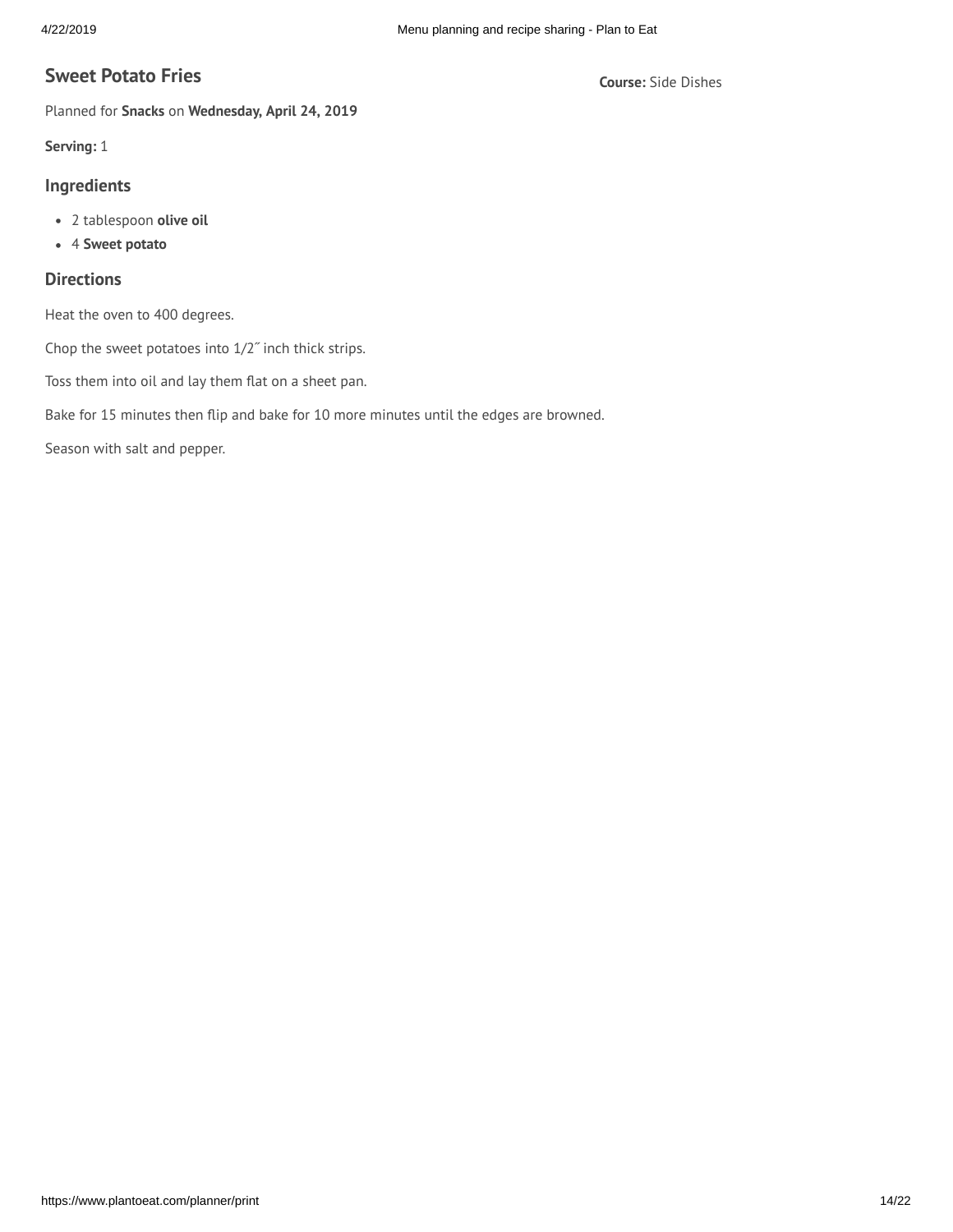# **G Course:** Salad **reek Salad**

Planned for **Lunch** on **Thursday, April 25, 2019**

## **Serving:** 1

Add almonds or grilled chicken for more substance. Missing the feta cheese? Try cashew cheese as an alternative. Peppers are optional to keep your inflammation low skip them. Use celery instead.

# **Ingredients**

- 2 cups **spring mix**
- 1 ⁄2 **red onion**
- 1 ⁄<sup>4</sup> cup **Kalamata olives**
- 1 ⁄<sup>2</sup> **green pepper**
- 1 ⁄<sup>2</sup> **yellow pepper**
- 1 ⁄2 **cucumber**
- 1 tablespoon **red wine vinegar**
- 1 tablespoon **olive oil**

## **Directions**

Chop veggies.

Combine all ingredients in a bowl.

Toss with a tablespoon of red wine vinegar and olive oil.

Salt and pepper to taste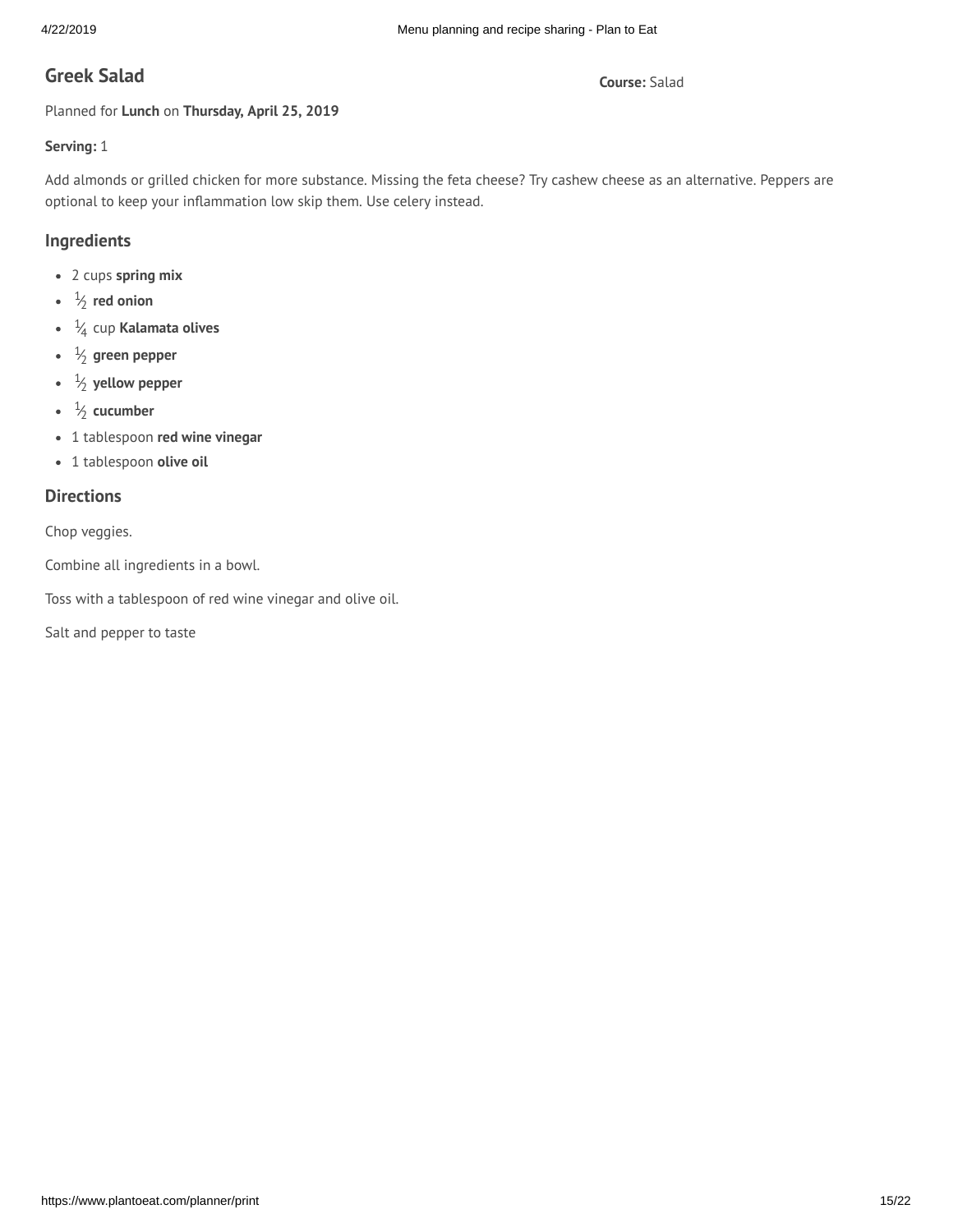# **A Course:** Main Course **sian Lettuce Wraps (Instant Pot Friendly)**

Planned for **Supper** on **Thursday, April 25, 2019**

**Prep 20** min

**Cook 20** min

**Total 40** min

#### **Serving:** 4

This recipe is another adaptation of one of Jennifer Robins recipes. It reminds me of the days when I used to chow on lettuce wraps at the Cheesecake Factory. YUM! What was now an appetizer is now a satisfying main dish :)

#### **Ingredients**

- 3 tablespoon **olive oil**
- 1 teaspoon **sesame oil**
- 1 **onion**
- 1 cup **mushrooms**
- 1 pound **ground turkey**
- 1 ⁄<sup>2</sup> cup **carrot**
- 2 tablespoon **chopped garlic**
- 1 teaspoon **onion powder**
- 1 teaspoon **sea salt**
- 4 tablespoon **coconut aminos**
- 1 teaspoon **dijon mustard**
- 1 head **lettuce**

## **Directions**

Dice all vegetables except carrots.

Shred carrots.

Cook all the ingredients except for the coconut aminos, mustard and lettuce, in a skillet until tender.

Whisk the aminos and mustard together first and add to the skillet cook for a minute or two more.

Serve over lettuce leaves of your choice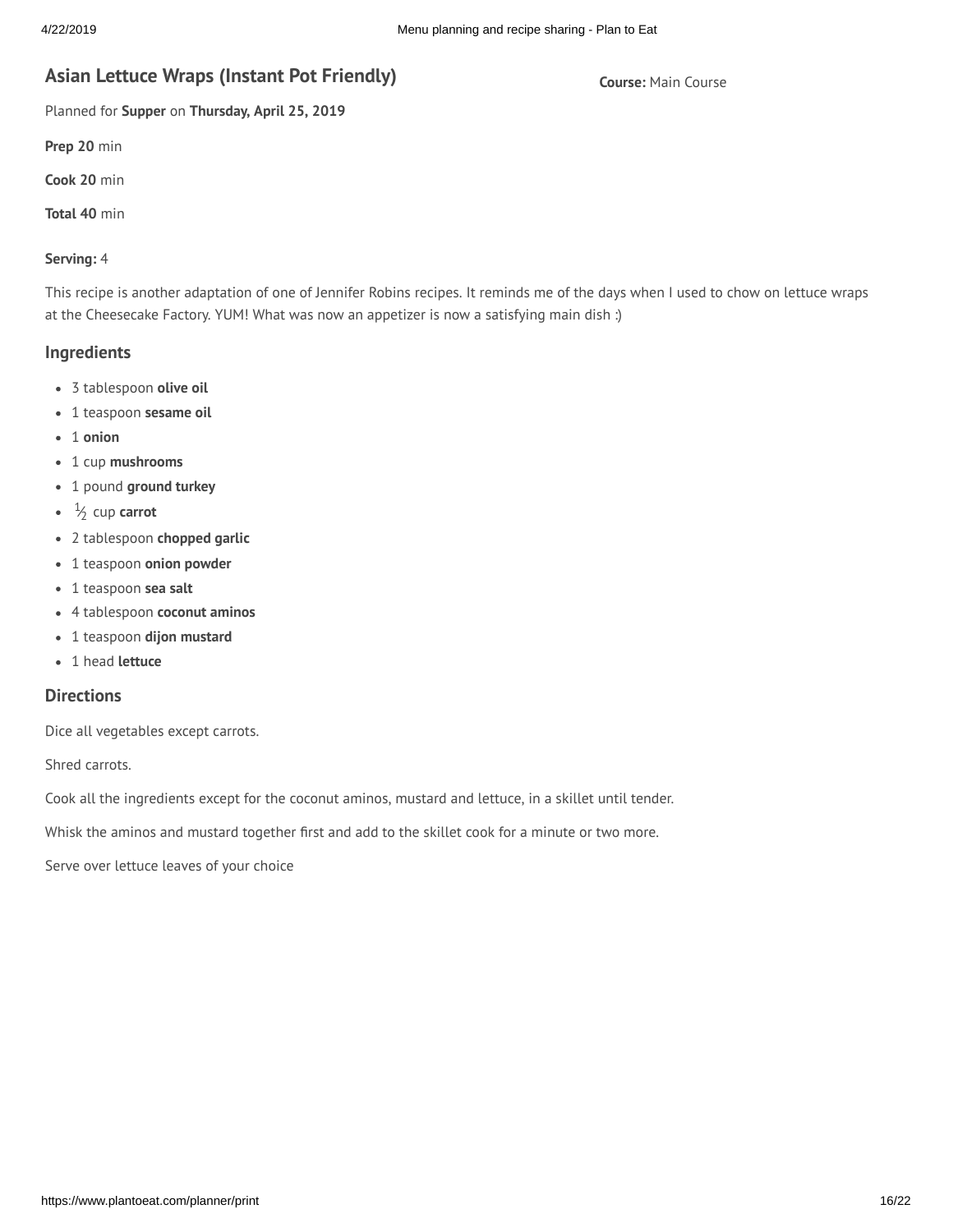# **Course:** Snacks and Sandwiches **Smoothie (Orange)**

Planned for **Snacks** on **Thursday, April 25, 2019** Adapted from the recipe [Smoothie](https://www.plantoeat.com/recipes/19374858) (Red) by **WorrellWell**

#### **Serving:** 1

Add any of the following boosters: Spirulina Dulse, a seaweed you cannot taste in the smoothie (get those micronutrients in!) Probiotics Honey if the smoothie is too tart (go light) Nut or seed butter (try it with the blue smoothie!)

#### **Ingredients**

- 1 cup **frozen mango**
- 1 **banana**
- 2 **Carrot** optional
- 1 cup **non-dairy milk**
- 1 ⁄2 teaspoon **ginger**
- 1 ⁄2 teaspoon **turmeric**

## **Directions**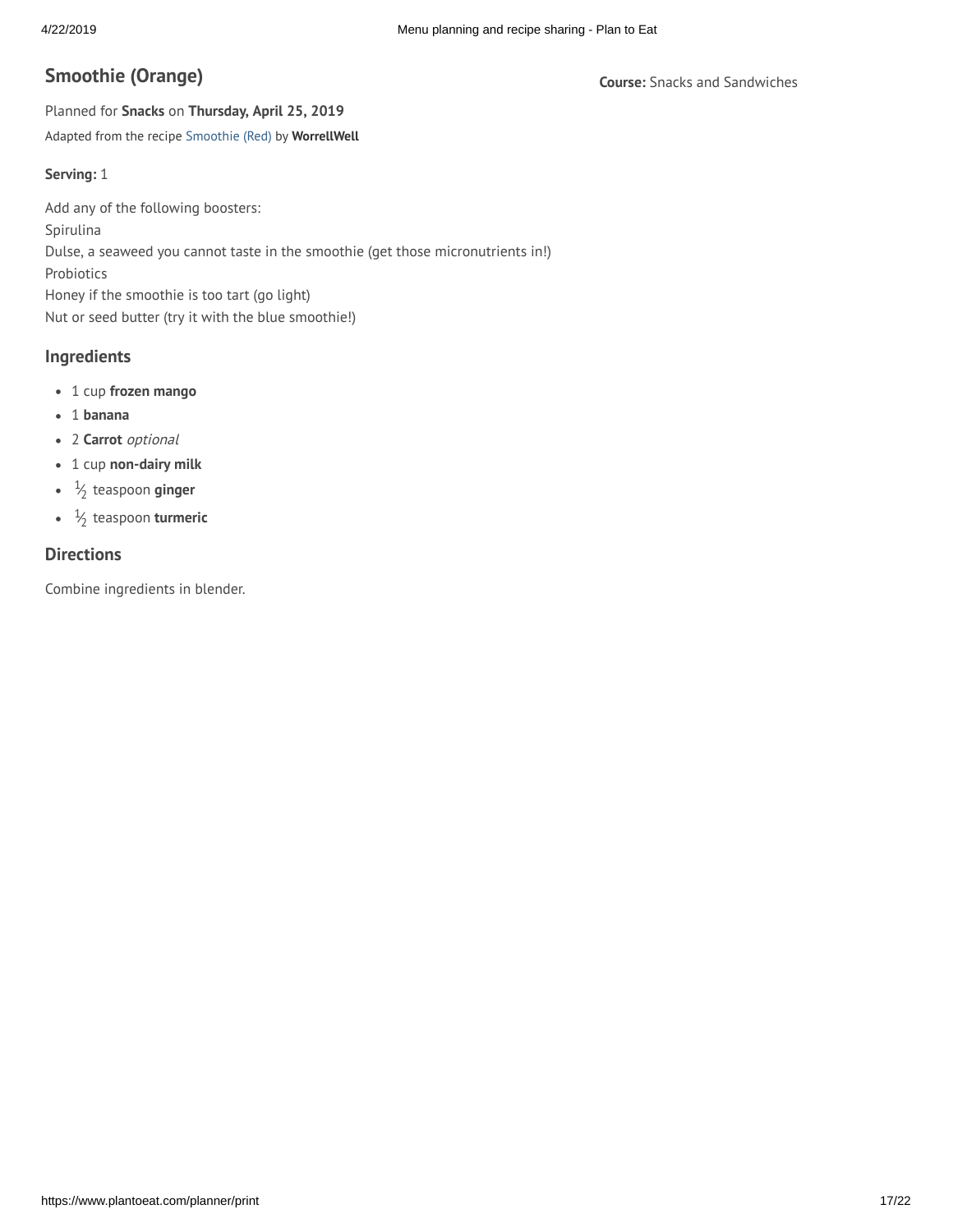# **Wedge Salad with Bacon Example 20 and 20 and 20 and 20 and 20 and 20 and 20 and 20 and 20 and 20 and 20 and 20 and 20 and 20 and 20 and 20 and 20 and 20 and 20 and 20 and 20 and 20 and 20 and 20 and 20 and 20 and 20 and**

Planned for **Lunch** on **Friday, April 26, 2019**

## **Serving:** 1

. Feel free to add cucumber, carrots, radishes, and other veggies. For a ranch style dressing

## **Ingredients**

- 4 strips **cooked bacon**
- 1 head **iceberg lettuce**
- 2 **Green onion**
- 2 tablespoons **Veganese**
- 1 teaspoon **Garlic powder**
- 1 teaspoon **white vinegar**

# **Directions**

Quarter the head of lettuce.

Sprinkle with bacon and chopped green onion.

Mix mayo with vinegar and garlic powder and add as dressing.

Salt and pepper to taste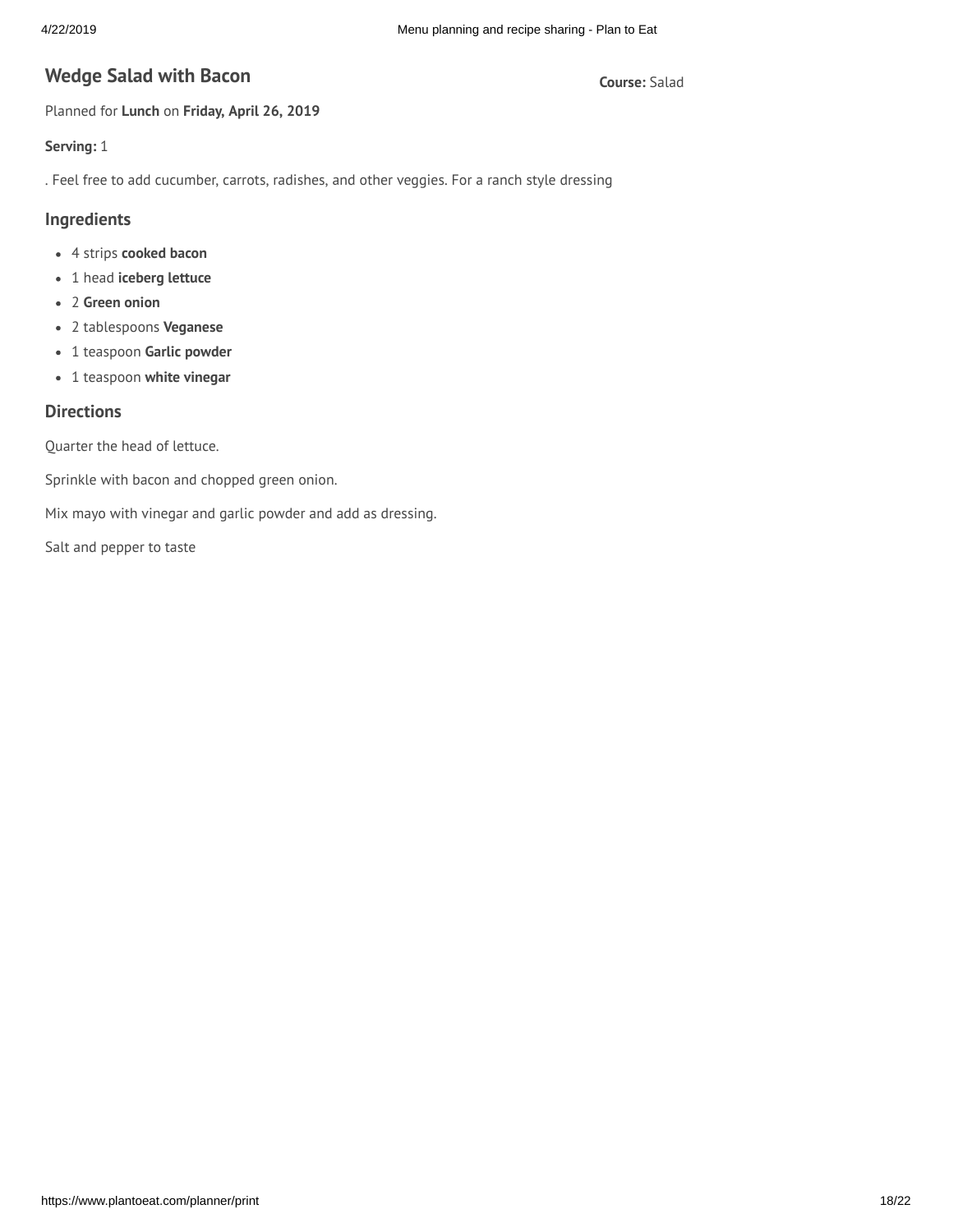# **R Course:** Main Course **oasted Chicken with Roasted Veggies:**

Planned for **Supper** on **Friday, April 26, 2019**

#### **Serving:** 1

For the chicken, a shortcut is to use rotisserie. It's tough to find a clean rotisserie chicken. Whole Foods is the best bet. If you are preparing a whole raw chicken, you will need to start roasting it well in advance. If you have an Instant Pot, you can speed up the process cooking it for 25 minutes and finishing off by broiling for 5 minutes. You can also grill whole chickens with the "chick-can" method in this recipe:

## **Ingredients**

- 4 **Carrot**
- 1 **parsnip**
- 1 **rutabaga**
- 4 **potatoes**
- 4 stalks **celery**
- 3 cloves **garlic**
- 1 large **Onion**
- 2 tablespoon **avocado oil**
- 1 ⁄2 tablespoon **rosemary**
- 1 ⁄2 tablespoon **thyme**
- 1 **Whole chicken**
- 1 can **cider**

## **Directions**

Preheat oven to 400 degrees.

Roughly chop all the veggies.

Add seasonings and salt and pepper.

Toss in a sheet pan and cook 20-30 minutes.

Preheat grill.

Prepare chicken by rubbing with oil and seasonings.

Empty half a can of cider or juice, puncture holes in the top.

Set rubbed chicken on top of can, and place on grill, avoiding being directly over any flame. I find using a baking tray helps with the movement.

Cook on low setting of grill for 1-2 hours until internal temperature reaches 180 degrees.